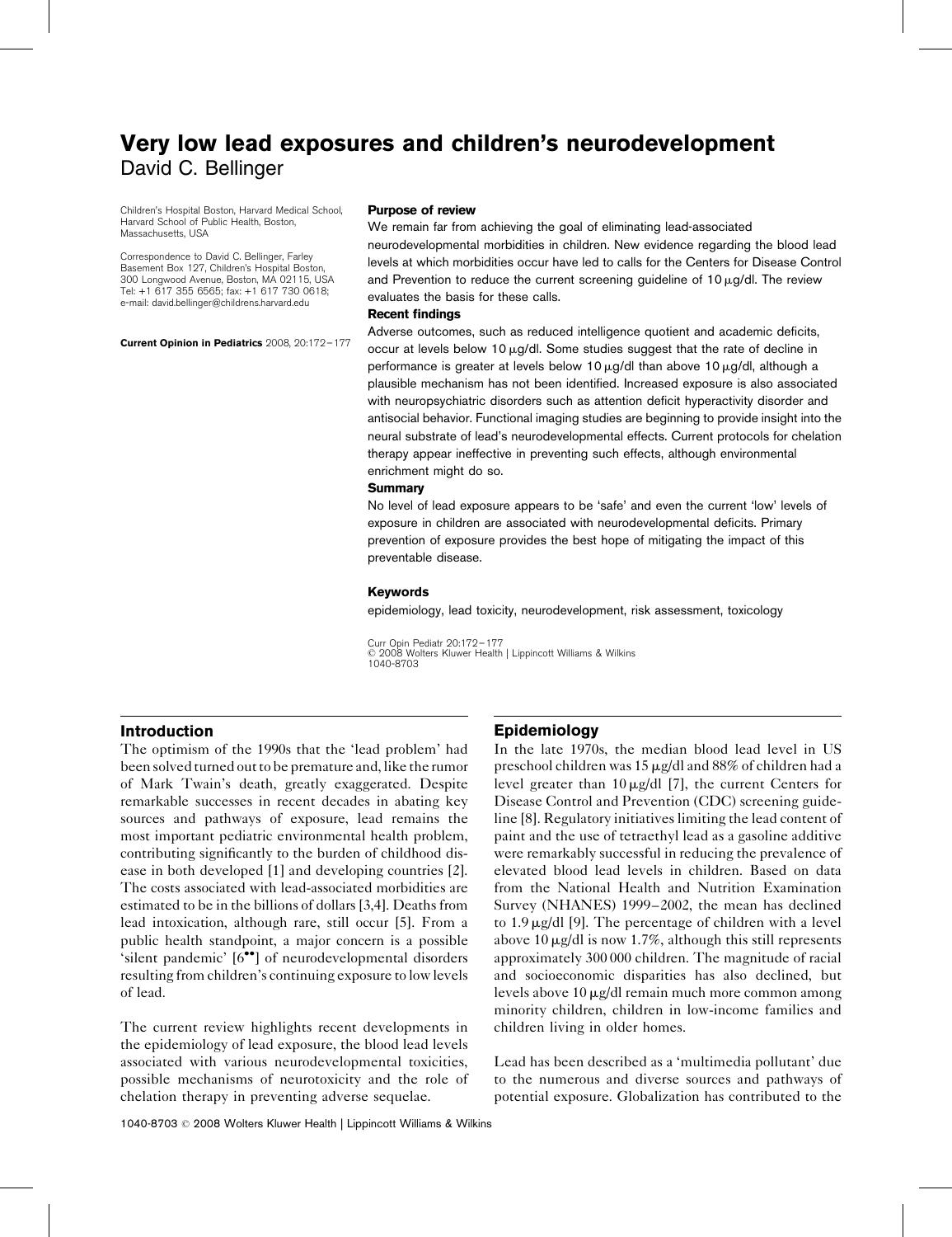problem. Sources with international origins include Chinese-made toys with leaded paint, foods imported from Mexico [\[10,11\],](#page-4-0) ayurvedic medicines from India [\[12\]](#page-4-0), spices [\[13\]](#page-4-0) and folk medicines [\[14,15\]](#page-4-0). These episodes remind us that it is important to be aware of cultural practices in assessing a child's risk of lead exposure.

Based on new information developed since the CDC last reduced the screening guideline, some have recommended that the screening guideline be reduced to a level as low as  $2 \mu g/dl$  [\[16](#page-4-0)<sup>°</sup>[\]](#page-4-0). At this time, the CDC does not plan to reconsider the guideline, however, because of the absence of '... effective clinical interventions ... to lower the blood lead levels for children with levels below  $10 \mu$ g/dl or to reduce the risk for adverse developmental effects', because 'children cannot be accurately classified as having blood lead levels above or below a value less than 10  $\mu$ g/dl  $\ldots$  and because of the lack of evidence of a '...threshold below which adverse effects are not experienced...,' meaning that 'any decision to establish a new level of concern would be arbitrary and provide uncertain benefits' ([www.cdc.gov/nceh/lead/faq/changebll.htm](http://www.cdc.gov/nceh/lead/faq/changebll.htm)). To many, these arguments are not persuasive.

### How low is 'low enough'? Characteristics of the dose–effect relationship

Meta-analyses of the epidemiological studies available in the 1990s indicated that children's intelligence quotient (IQ) scores decline 2–3 points per  $10 \mu g/dl$  increase in blood lead level [\[17,18\].](#page-4-0) This estimate of the slope of the dose–effect relationship was derived on the basis of studies in which most children had blood lead levels in the range of  $10-30 \mu g/dl$ , using regression models in which the relationship was assumed to be linear (i.e. that the IQ decline per microgram per deciliter increase in blood lead level is constant).

Recent studies demonstrate that  $10 \mu g/dl$  has no special biological significance with regard to neurodevelopment, suggesting that the current screening guideline is best interpreted as a risk management tool. Significant inverse associations have been reported in study cohorts in which most or all children had a blood lead level below  $10 \mu g/dl$  [\[19–21\]](#page-4-0) and in some cohorts with a mean as low as  $1-2 \mu g/dl$  [\[22,23\].](#page-4-0) Although one might question how levels so 'low' can pose risk, it is important to recognize that the descriptor 'low' is both an artifact of the units conventionally used to express blood lead level and specific to historical epoch. Different approaches to estimating the natural 'background' level of blood lead in humans converge on the conclusion that it was two orders of magnitude lower than  $1-2 \mu g/dl$  [\[24\]](#page-4-0). Today's 'average' is not synonymous with 'physiologically normal.'

Not only do many studies support the existence of adverse effects below  $10 \mu g/dl$ , but the rate of decline in IQ scores might be greater at blood lead levels below  $10 \mu$ g/dl than it is at levels above  $10 \mu$ g/dl [\[25–30\]](#page-4-0). In a pooled analysis of seven major prospective studies involving 1333 children [\[26\],](#page-4-0) a log-linear model, the functional form that best described the relationship, predicted a 9.2-point decline in IQ over the range of less than  $1-30 \mu g/d$ l. Two-thirds of this decline (6.2 points) was predicted to occur in the range of less than  $1-9.9 \mu$ g/dl, with an additional 1.9-point decline between 10 and  $19.9 \mu g/dl$ , and a 1.1-point decline between 20 and  $30 \mu g/d$ l. The mechanism that would generate such a supralinear relationship is unknown, but presumably involves a lead-sensitive pathway that is rapidly saturated at blood lead levels below 10  $\mu$ g/dl and other, less rapidly saturated pathways at blood lead levels above  $10 \mu g/dl$ . Additional research is needed to rule out alternative explanations involving methodological artifacts such as residual confounding. Nonlinear relationships are, however, common in toxicology [\[31\]](#page-4-0) and have been observed in a neurodevelopmental study of methylmercury exposure [\[32\]](#page-4-0).

No single neurodevelopmental finding unequivocally identifies a child as having an elevated blood lead level, nor does there appear to be a group of findings that, in aggregate, define a 'signature' injury. Lead-associated deficits have been reported in most domains of function, including verbal IQ, performance IQ, academic skills such as reading and mathematics, visual/spatial skills, problem-solving skills, executive functions, fine and gross motor skills, and memory and language skills. If different mechanisms are operative within different blood lead ranges, the neurodevelopmental effects expressed within a study cohort would be expected to depend, in part, on the portion of the blood lead range represented in the cohort. Furthermore, it is likely that the form in which neurodevelopmental toxicity is expressed depends on factors such as age at exposure, coexposures to other neurotoxicants, nutritional status, genotype and the characteristics of the home environment [\[33,34\].](#page-4-0) Experimental studies in rodents show that being reared in a stimulating environment can reduce the severity of lead-associated deficits [\[35\]](#page-4-0). Enrichment also normalized gene expression of the N-methyl-D-aspartate receptor in the hippocampus. On the other hand, being reared in a stressful environment can exacerbate lead-associated deficits [\[36\]](#page-4-0). Epidemiological studies suggest that the characteristics of the rearing environment might also affect the outcomes of lead-exposed children [\[37\]](#page-4-0). The failure to take account of factors that affect the severity and form in which lead toxicity is expressed could explain the large interindividual variability in outcome usually observed at a given lead level [\[38\]](#page-4-0).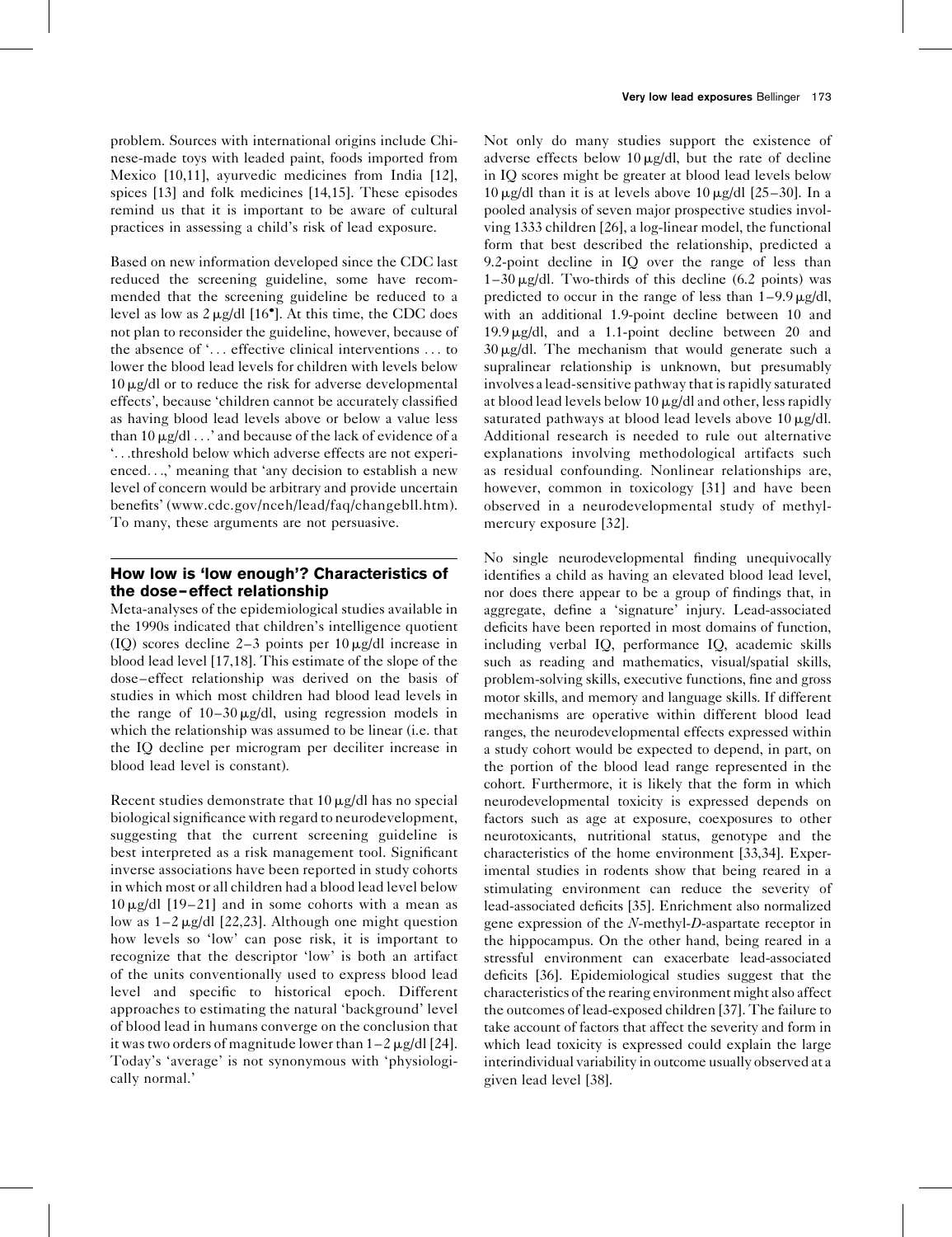Recent data have challenged the view that children are at greatest risk with respect to lead toxicity in the first few postnatal years. In some studies of school-age IQ, concurrent blood level, not levels measured in early childhood, bore the strongest association with scores [\[26\].](#page-4-0) As lead is a bioaccumulative toxicant with complex kinetics, however, concurrent blood lead level at school age is likely to be a reasonable proxy for lifetime exposure, complicating an effort to draw inferences from observational epidemiological studies about age-dependent variation in vulnerability.

### Early lead exposure and children's academic success

Recent studies have assessed the import of blood lead levels below 10  $\mu$ g/dl on children's success in meeting the challenges they meet in natural settings such as school. In a cross-sectional study of 400 6–10-year-olds, children with blood lead levels of  $5-10 \mu g/dl$  scored  $5.9-8.7$  points lower than children with levels of  $1-2 \mu g/dl$  on academic skills such as word reading, reading comprehension, listening comprehension, math reasoning and math calculations [\[21\].](#page-4-0) These associations remained significant when adjustment was made for children's IQ scores (which were also inversely associated with blood lead level), suggesting the presence of the aptitude/ability discrepancies often used to identify children with specific learning disabilities. Similarly, in a study of Taiwanese 8–12-year-olds with a mean blood lead level of  $5.5 \mu$ g/dl, significant inverse associations were found on class ranking in Chinese, history and society, mathematics, and natural science [\[39\].](#page-4-0) In Mexican first-graders, a supralinear relationship was observed between blood lead level and math achievement score, with the steepest decline evident among children with levels below  $10 \mu$ g/dl [\[27\].](#page-4-0) Among 8600 fourth-grade students in North Carolina, inverse associations were found between blood lead levels as low as  $2 \mu g/dl$ , measured between 0 and 5 years of age, and end-of-grade reading and mathematics achievement scores [\[40\]](#page-4-0). Studies using geo-statistical methods have shown that the spatial distribution of learning disabilities coincides with the historical presence of major sources of lead exposure [\[41\]](#page-4-0).

## Early lead exposure and neuropsychiatric outcomes

Although Byers and Lord's [\[42\]](#page-4-0) early case series identified severe behavior problems as prominent sequelae of lead poisoning, epidemiological studies have only recently begun to focus in detail on psychopathological outcomes. Greater lead burden has consistently been shown to increase the risk of behaviors linked to the inattentive subtype of attention deficit hyperactivity disorder (ADHD), such as distractibility, disorganization and daydreaming [\[43\].](#page-4-0) In NHANES (1999–2002), the risk of parent-reported diagnosis of ADHD increased, in a dose-dependent manner, with blood lead level [\[44](#page-4-0)<sup> $\bullet$ °</sup>[\]](#page-4-0). The adjusted odds ratio in the highest quintile of blood lead level (above  $2.0 \mu g/dl$ ) was 4.1. Higher prenatal exposure to lead, inferred on the basis of level of amino levulinic acid dehydratase in second-trimester maternal serum, has been associated with an increased risk of schizophrenia [\[45\].](#page-4-0) Experimental studies provide a plausible basis for this. In rhesus monkeys, lead decreases social play and increases self-stimulatory behavior, resulting in abnormal peer relationships [\[46\].](#page-4-0)

Aggression and explosive temper were among the behavioral problems Byers and Lord [\[42\]](#page-4-0) identified in lead-poisoned children. Recent studies suggest that early low-level lead exposure produces antisocial behavior. These include ecologic studies of area statistics on lead poisoning prevalence and crime rates [\[47–49\],](#page-4-0) case– control studies of adjudicated delinquents [\[50\]](#page-5-0), and prospective cohort studies of community-dwelling children and adolescents [\[51,52\]](#page-5-0). Although this issue is controversial [\[53\]](#page-5-0), the link is supported by an experimental study in which lead exposure reduced the threshold current in the lateral hypothalamus required to elicit predatory attack behavior in cats [\[54\].](#page-5-0)

### Mechanisms of lead neurotoxicity

Progress continues to be made in clarifying the changes in brain development and function that underlie lead's neurodevelopmental effects. Lead has been implicated in diverse processes such as mitochondrial dysfunction, oxidative stress, deregulation of protein turnover, brain inflammation, decreased cellular energy metabolism, lipid peroxidation, altered activity of first and second messenger systems, abnormal neurotrophic factor expression, and altered regulation of gene transcription [\[55,56\].](#page-5-0)

In rats, early exposure to environmentally relevant lead levels affects hippocampal granule cell neurogenesis and morphology [\[57\]](#page-5-0), as well as experience-dependent processes by which the barrel field somatosensory cortex is organized into columnar units [\[58,59\]](#page-5-0). Childhood lead exposure might be a risk factor for neurologic disorders in adulthood. In rats and primates, developmental exposure induces late overexpression of amyloid precursor protein and aggregated b-amyloid peptides, which increase risk of neurodegeneration [\[60\].](#page-5-0) Higher brain lead levels have been found in patients with diffuse neurofibrillary tangles with calcification [\[61\].](#page-5-0) In adults, the  $ApoE4$  allele, which is associated with increased risk of Alzheimer's disease, increases susceptibility to lead neurotoxicity [\[62\]](#page-5-0), although this does not appear to be the case in children [\[63\]](#page-5-0).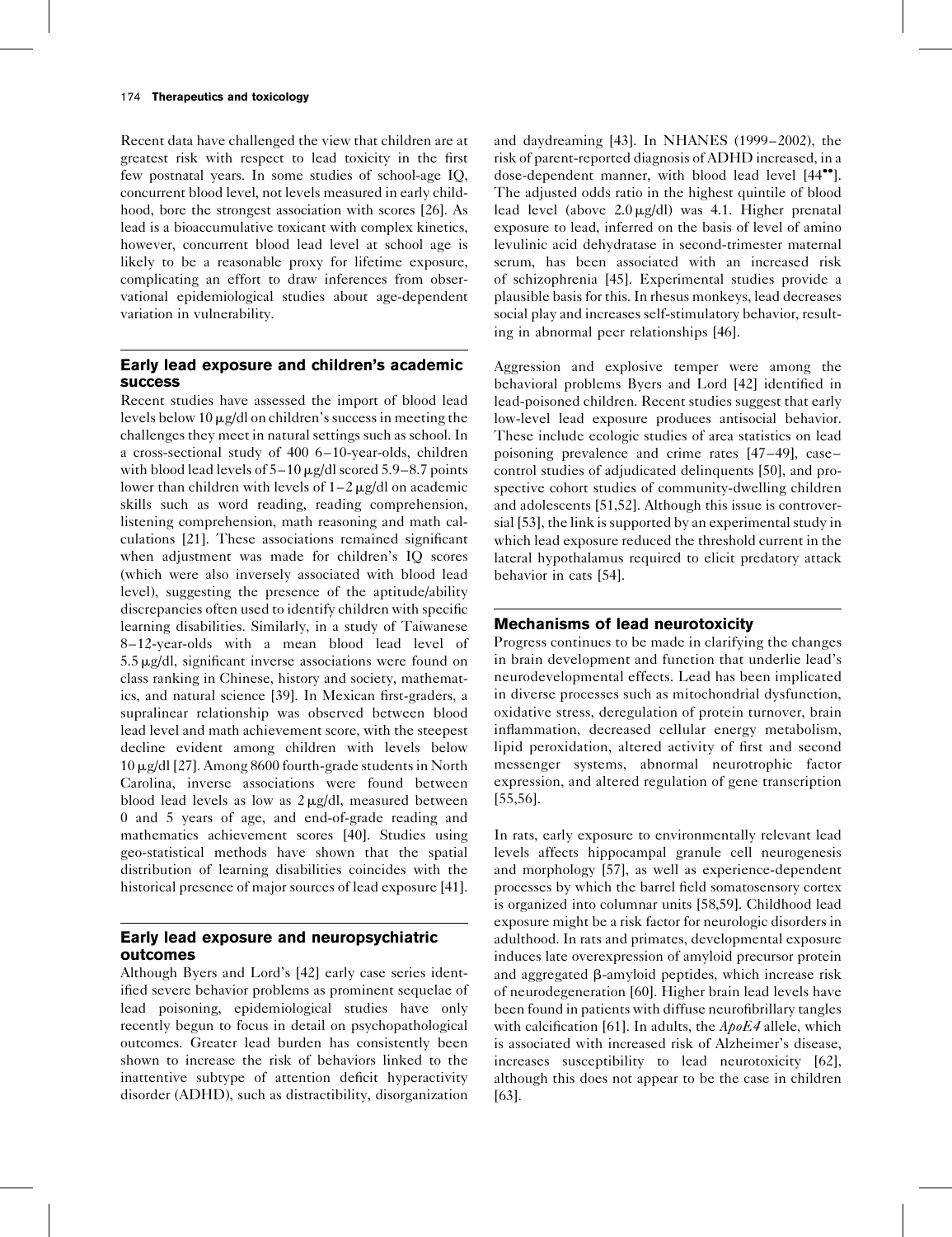Some recent studies have employed functional imaging methods. Magnetic resonance spectroscopy (MRS) has revealed reductions in the N-acetylaspartate-to-creatine and phosphocreatine ratios in the frontal gray matter of lead-exposed children, consistent with increased neuronal loss [\[64\].](#page-5-0) An MRS study in adults showed an association between greater cumulative lead exposure and higher myoinositol-to-creatine ratios in the hippocampus, reflecting glial dysfunction [\[65\]](#page-5-0). On a verb generation task, young adults with greater lead exposure in early childhood had less activation in the left frontal cortex and left middle temporal gyrus, and increased activation, perhaps compensatory, in homologous regions of the right hemisphere [\[66](#page-5-0) [\]](#page-5-0).

# Efficacy of chelation therapy and other interventions in preventing lead neurotoxicity

The results of prospective studies provide little evidence that neurodevelopmental deficits associated with early lead exposure resolve over time [\[67–70\]](#page-5-0). In the only randomized trial of chelation therapy, conducted on children with baseline blood lead levels between 20 and  $44 \mu$ g/dl, succimer was ineffective in preventing or reversing cognitive deficits [\[71,72\]](#page-5-0), although benefits were observed on neuromotor outcomes such as postural sway and balance [\[73\].](#page-5-0) Experimental studies in rodents suggest that certain succimer chelation protocols might improve learning, attention and arousal regulation [\[74,75\].](#page-5-0) Overall, however, the human data available on chelation efficacy suggest that primary prevention of exposure is the best strategy for limiting lead-associated neurodevelopmental morbidity. Moreover, several children have died from hypocalcemia following intravenous chelation with Na<sub>2</sub>EDTA rather than the recommended CaEDTA [\[76\]](#page-5-0), illustrating the importance of the CDC's recommendation that a primary care provider should not undertake chelation without consulting with those experienced in this therapy [\[77\]](#page-5-0).

No data are available regarding nonmedical interventions that prevent or remediate lead-associated neurodevelopmental deficits. If the nature and severity of leadassociated deficits vary with a child's specific characteristics and circumstances, a 'one size fits all' intervention will not be appropriate, suggesting that interventions should be selected to address a child's specific presenting neurodevelopmental problems, as is done for children with idiopathic learning difficulties.

#### **Conclusion**

We have not yet reached the point where it is possible to cite a blood lead level that is 'safe.' Even worse, evidence supporting a supralinear dose–effect relationship is

accumulating, suggesting that, despite the remarkable decline in population lead exposures in recent decades, substantial work remains to be done before lead-associated neurodevelopmental morbidity is eliminated. Although cognitive outcomes such as IQ have historically been the focus of most studies, higher lead exposures are being linked to psychosocial disorders such ADHD and aggression/delinquency. As chelation therapy, at least as presently used, does not appear to prevent or reverse neurodevelopmental deficits, primary prevention of exposure is the best strategy for reducing lead-related morbidity. The efficacy of nonmedical interventions, such as environmental enrichment, has been demonstrated in lead-exposed animals, but the efficacy of such therapies for lead-exposed children is uncertain.

The Advisory Committee on Childhood Lead Poisoning Prevention [\[78](#page-5-0)<sup> $\bullet$ </sup>[\]](#page-5-0) recently issued the following recommendations for primary care providers:

- (1) Provide anticipatory guidance to parents of all young children regarding sources of lead and help them identify sources of lead in their child's environment.
- (2) Help parents to understand the uncertainty of a blood lead value and potential reasons for its fluctuation, including error introduced by the sampling methods and laboratory, age and season-related exposures.
- (3) Assess all children for developmental and behavior status, and seek further evaluation and therapy to reduce developmental or behavioral problems, as necessary.
- (4) Discuss with parents the potential impact of lead on child development and promote strategies that foster optimum development, including encouraging parents to influence their child's development positively by providing nurturing and enriching experiences.
- (5) Whenever possible, utilize laboratories that can achieve routine performance of  $\pm 2 \mu$ g/dl for blood lead analysis.
- (6) Review office procedures and policies to ensure that lead exposure risk assessment or blood lead screening is performed on all children as required by state or local health officials or as recommended by the CDC.
- (7) Perform a diagnostic blood lead test on all children suspected of having lead exposure or an elevated blood lead level and institute the recommended management guidelines if a child's blood lead level increases to above  $10 \mu g/dl$ .
- (8) Become informed about lead exposure prevention strategies of local or state health departments, and partner with public health agencies, community groups and parents to work toward establishing leadsafe environments in homes and schools for all children and the reduction of exposure to lead from all sources.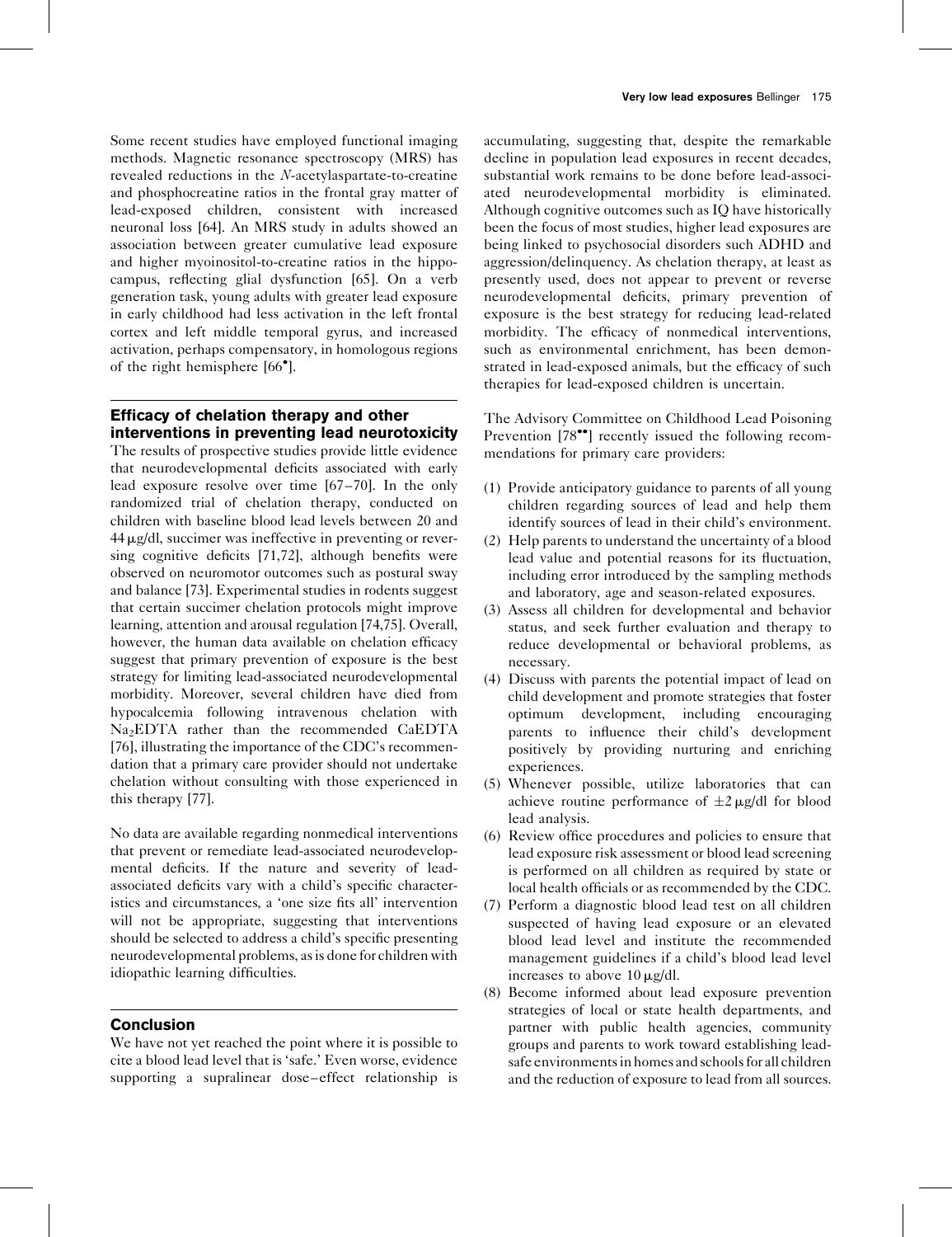#### <span id="page-4-0"></span>References and recommended reading

Papers of particular interest, published within the annual period of review, have been highlighted as:

 of special interest of outstanding interest

Additional references related to this topic can also be found in the Current World Literature section in this issue (pp. 225–226).

- 1 Valent F, Little D, Bertollini R, et al. Burden of disease attributable to selected environmental factors and injury among children and adolescents in Europe. Lancet 2004; 363:2032–2039.
- 2 Riddell TJ, Solon O, Quimbo SA, et al. Elevated blood lead levels among children living in the rural Philippines. Bull WHO 2007; 85:674–680.
- Grosse SD, Matte TD, Schwartz J, Jackson RJ. Economic gains resulting from the reduction in children's exposure to lead in the United States. Environ Health Perspect 2002; 110:563–569.
- Landrigan PJ, Schechter CB, Lipton JM, et al. Environmental pollutants and disease in American children: estimates of morbidity, mortality, and costs for lead poisoning, asthma, cancer, and developmental disabilities. Environ Health Perspect 2002; 110:721–728.
- 5 Berkowitz S, Tarrago R. Acute brain herniation from lead toxicity. Pediatrics 2006; 118:2548–2551.
- 6 Grandjean P, Landrigan PJ. Developmental neurotoxicity of industrial chemicals. Lancet 2006; 368:2167–2178.

●● cals. Lancet 2006; 368:2167–2178.<br>This commentary provides a concise summary of current knowledge regarding the potential neurodevelopmental impacts of environmental chemical exposures.

- 7 Mahaffey KR, Annest JL, Roberts J, Murphy RS. National estimates of blood lead levels: United States, 1976–1980. Association with selected demographic and socioeconomic factors. N Engl J Med 1983; 307:573–579.
- Centers for Disease Control. Preventing lead poisoning in young children. Atlanta: US Department of Health and Human Services; 1991.
- 9 Centers for Disease Control. Blood lead levels-United States, 1999–2002. MMWR Morb Mortal Wkly Rep 2005; 54:513–516.
- 10 Handley MA, Hall C, Sanford E, et al. Globalization, binational communities, and imported food risks: results of an outbreak investigation of lead poisoning in Monterey County, California. Am J Pub Health 2007; 97:900–906.
- 11 Centers for Disease Control. Childhood lead poisoning associated with tamarind candy and folk remedies – California 1999–2000. MMWR Morb Mortal Wkly Rep 2002; 51:684–686.
- 12 Saper RB, Kales SN, Paquin J, et al. Heavy metal content of ayurvedic herbal medicine products. JAMA 2004; 292:2868–2873.
- 13 Woolf AD, Woolf NT. Childhood lead poisoning in 2 families associated with spices used in food preparation. Pediatrics 2005; 116:e314–e318.
- Centers for Disease Control. Lead poisoning associated with use of litargirio -Rhode Islands, 2003. MMWR Morb Mortal Wkly Rep 2005; 54:227–229.
- 15 Cabb EE, Gorospe EC, Rothweiler AM, Gerstenberger SL. Toxic remedy: a case of a 3-year-old child with lead colic treated with lead monoxide (greta). Clin Pediatr (Phila) 2008; 47:77–79.
- 16 Gilbert SG, Weiss B. A rationale for lowering the blood lead action level from 10 to  $2 \mu g/d$ . Neurotoxicology 2006; 27:693-701.

● 10 to 2 µg/dl. Neurotoxicology 2006; 27:693−701.<br>This commentary presents arguments for why the current CDC screening guideline of 10  $\mu$ g/dl should be reduced.

- Schwartz J. Low-level lead exposure and children's IQ: a meta-analysis and search for a threshold. Environ Res 1994; 65:42–55.
- 18 International Programme on Chemical Safety. Environmental health criteria 165. Inorganic lead. Geneva: WHO; 1995.
- 19 Canfield RL, Henderson CR, Corv-Slechta DA, et al. Intellectual impairment in children with blood lead concentrations below  $10 \mu$ g per deciliter. N Engl J Med 2003; 348:1517–1526.
- 20 Chiodo LM, Jacobson SW, Jacobson JL, Neurodevelopmental effects of postnatal lead exposure at very low levels. Neurotoxicol Teratol 2004; 26:359–371.
- 21 Surkan PJ, Zhang A, Trachtenberg F, et al. Neuropsychological function in children with blood lead levels <10 µg/dl. Neurotoxicology 2007; 28:1170-1177.
- 22 Emory E, Ansari Z, Pattillo R, et al. Maternal blood lead effects on infant intelligence at age 7 months. Am J Obstet Gynecol 2003; 188:S26–S32.
- 23 Jedrychowski W, Perera F, Jankowski J, et al. Prenatal low-level lead exposure and developmental delay of infants at age 6 months (Krakow inner city study). Int J Hyg Environ Health 2007. [Epub ahead of print]
- 24 Flegal AR, Smith DR. Lead levels in preindustrial humans. N Engl J Med 1992; 326:1293–1294.
- 25 Lanphear BP, Dietrich KN, Auinger P, Cox C. Cognitive deficits associated with blood lead levels  $<$  10  $\mu$ g/dl in US children and adolescents. Pub Health Rep 2000; 115:521–529.
- 26 Lanphear BP, Hornung R, Khoury J, et al. Low-level environmental lead exposure and children's intellectual function: an international pooled analysis. Environ Health Perspect 2005; 113:894–899.
- 27 Kordas K, Canfield RL, Lopez P, et al. Deficits in cognitive function and achievement in Mexican first-graders with low blood lead concentration. Environ Res 2006; 100:371–386.
- 28 Tellez-Rojo MM, Bellinger DC, Arroyo-Quiroz C, et al. Longitudinal associations between blood lead concentrations <10 g/dl and neurobehavioral development in environmentally-exposed children in Mexico City. Pediatrics 2006; 118:e323–e330.
- 29 Hu H, Tellez-Rojo MM, Bellinger D, et al. Fetal lead exposure at each stage of pregnancy as a predictor of infant mental development. Environ Health Perspect 2006; 114:1730–1735.
- 30 Schnaas L, Rothenberg SJ, Flores M-F, et al. Reduced intellectual development in children with prenatal lead exposure. Environ Health Perspect 2006; 114:791–797.
- 31 Calabrese EJ, Baldwin LA. The hormetic dose-response model is more common than the threshold model in toxicology. Toxicol Sci 2003; 71: 246–250.
- 32 Budtz-Jorgensen E, Grandjean P, Keiding N, et al. Benchmark dose calculations of methylmercury-associated neurobehavioural deficits. Toxicol Lett 2000; 112–113:193–199.
- 33 Hubbs-Tait L, Nation JR, Krebs NF, Bellinger DC. Neurotoxicants, micronutrients, and social environments: Individual and combined effects on children's development. Psychol Sci Public Interest 2005; 6:57–121.
- 34 Weiss B, Bellinger DC. Social ecology of children's vulnerability to environmental pollutants. Environ Health Perspect 2006; 114:1479–1485.
- 35 Guilarte TR. Toscano CD, McGlothan JL, Weaver SA. Environmental enrichment reverses cognitive and molecular deficits induced by developmental lead exposure. Ann Neurol 2003; 53:50–56.
- 36 Virgolini MB, Chen K, Weston DD, et al. Interactions of chronic lead exposure and intermittent stress: consequences for brain catecholamine systems and associated behaviors and HPA axis function. Toxicol Sci 2005; 87:469–482.
- 37 Bellinger DC. Effect modification in epidemiologic studies of low-level neurotoxicant exposures and health outcomes. Neurotoxicol Teratol 2000; 22:133–140.
- 38 Bellinger DC. Lead neurotoxicity in children: decomposing the variability in dose–effect relationships. Am J Ind Med 2007; 50:270–278.
- 39 Wang C-L, Chuang H-Y, Ho C-K, et al. Relationship between blood lead concentrations and learning achievement among primary school children in Taiwan. Environ Res 2002; 89:12–18.
- 40 Miranda ML, Kim D, Galeano AO, et al. The relationship between early childhood blood lead levels and performance on end-of-grade tests. Environ Health Perspect 2007; 115:1242–1247.
- 41 Margai F, Henry N. A community-based assessment of learning disabilities using environmental and contextual risk factors. Soc Sci Med 2003; 56: 1073–1085.
- 42 Byers RK, Lord EE. Late effects of lead poisoning on mental development. Am J Dis Child 1943; 66:471–494.
- 43 Bellinger DC. Lead neurotoxicity in children: knowledge gaps and research needs. In: Bellinger DC, editor. Human developmental neurotoxicology. New York: Taylor & Francis; 2006. pp. 67–82.
- 44 Braun JM, Kahn RS, Froehlich T, et al. Exposures to environmental toxicants .. and attention deficit hyperactivity disorder in US children. Environ Health Perspect 2006; 114:1904–1909.

Using data from the NHANES 1999–2002 survey, this paper shows that children with blood lead levels above  $2 \mu g/d$ l are at increased risk of ADHD.

- 45 Opler MGA, Brown AS, Graziano JH, et al. Prenatal lead exposure, δ-aminolevulinic acid, and schizophrenia. Environ Health Perspect 2004; 112:548– 552.
- 46 Laughlin NK, Bushnell PJ, Bowman RE. Lead exposure and diet: differential effects on social development in the rhesus monkey. Neurotoxicol Teratol 1991; 13:429–440.
- 47 Stretesky PB, Lynch MJ. The relationship between lead exposure and homicide. Arch Pediatr Adolesc Med 2001; 155:579–582.
- 48 Nevin R. How lead exposure relates to temporal changes in IQ, violent crime, and unwed pregnancy. Environ Res 2000; 83:1–22.
- 49 Nevin R. Understanding international crime trends: the legacy of preschool lead exposure. Environ Res 2007; 104:315–336.